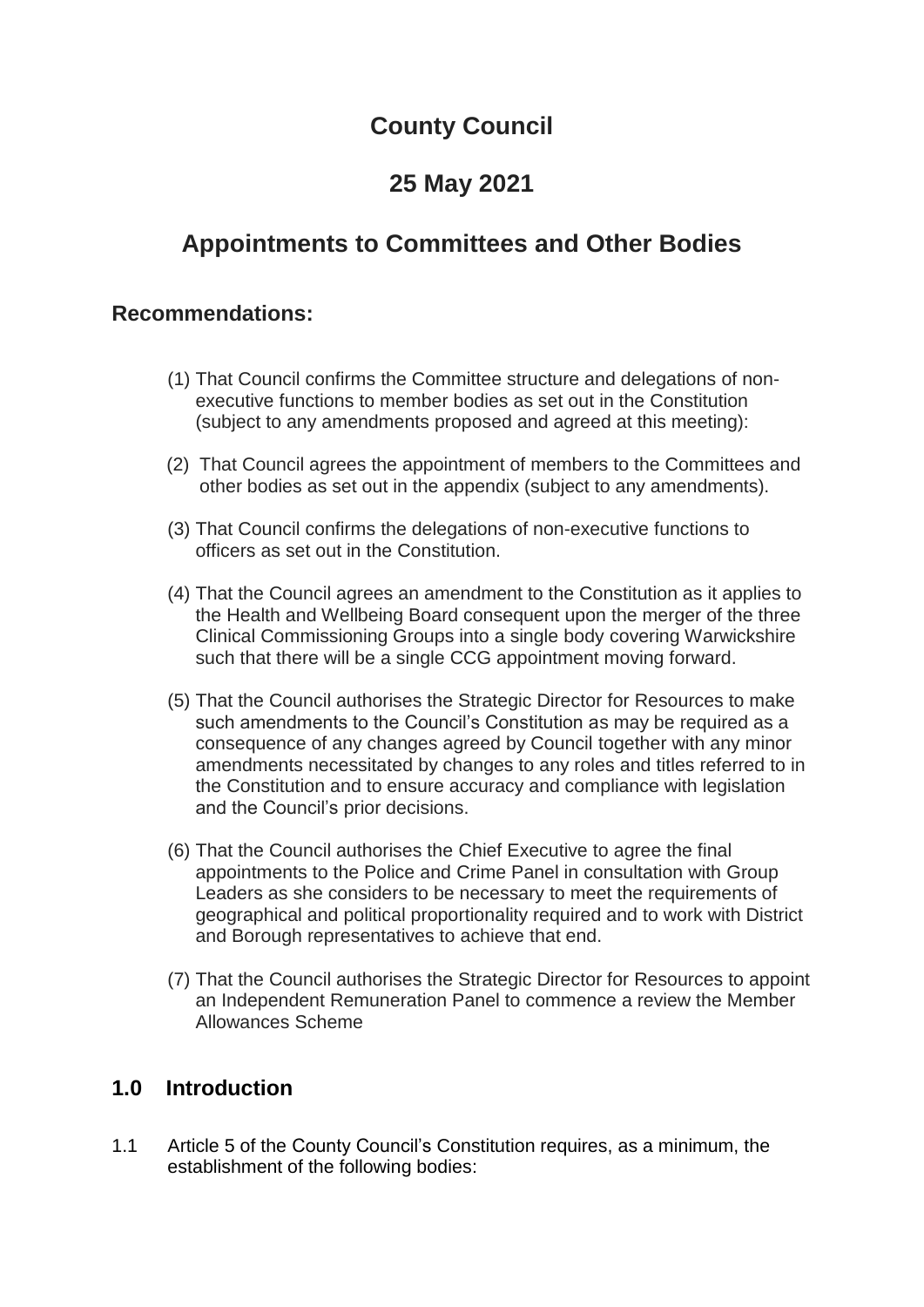Cabinet Overview and Scrutiny Committee (at least one) Audit and Standards Committee Regulatory Committee Staff and Pensions Committee

1.2 The Cabinet is appointed by the Leader of the Council (who is appointed at this Council Annual Meeting for a 4-year period and is automatically a member and Chair of Cabinet). A maximum of nine other members may be appointed to the Cabinet and their appointment and portfolios are matters for the Leader. The Leader must also appoint a Deputy Leader from the Cabinet members. The Leader will confirm the appointment of the Cabinet at a Leader Decision Making Session and any changes in the delegations to portfolio holders and support (non-decision making) roles for additional members.

The agenda for the Leader Decision Making session will be circulated to all members for information.

1.3 Committees are appointed by the County Council. These are currently (as mentioned above) the Audit and Standards Committee, Regulatory Committee, Staff and Pensions Committee and the four Overview and Scrutiny Committees:

Adult Social Care and Health Children and Young People **Communities** Resources and Fire & Rescue

This report seeks the Council's confirmation (or amendment) to the current structure, taking account of the rules set out in the following section, and appointments of members to those seats. (The remit of each Committee is set out in the Council's Constitution and available on the Council's website).

- 1.4 Section 3 of this report also seeks confirmation of membership on a number of other member bodies which fall within the responsibility of Council to appoint, including appointments to some strategic external organisations.
- 1.5 Sub-Committees are appointed by their parent Committee. The Pension Fund Investment Sub-Committee is appointed by the Staff and Pensions Committee (which will meet on the rising of this meeting of full Council).
- 1.6 The Chairs and Vice Chairs of all Committees will also be appointed at a meeting of each Committee immediately following this Council meeting, other than the Chair of the Audit and Standards Committee which has an independent chair (Mr John Bridgeman) and the Council is invited to confirm his appointment.
- 1.7 The Dispensations Sub-Committee is arranged from time to time by the Strategic Director for Resources as required drawn from membership of the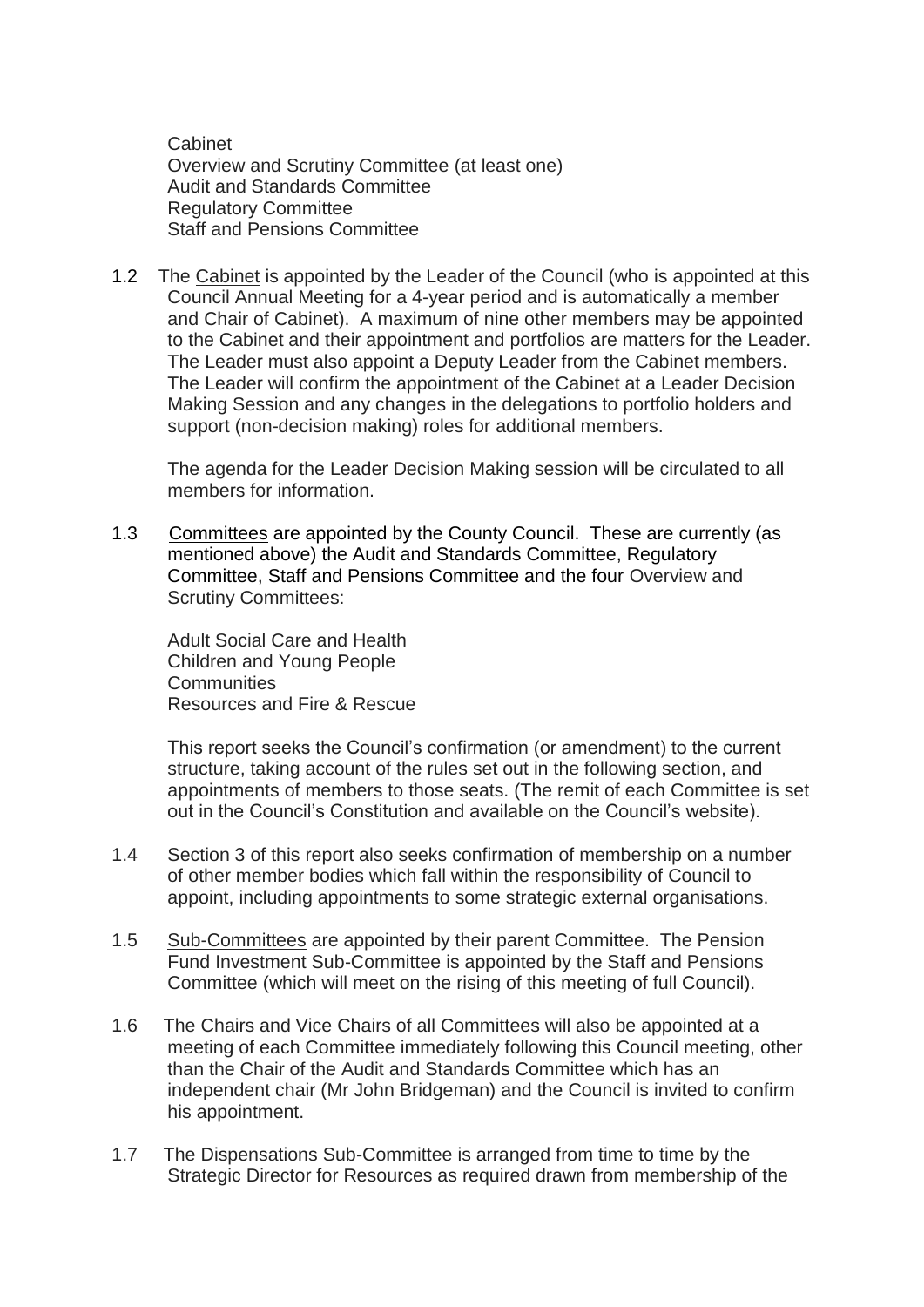Audit and Standards Committee. A meeting of the Dispensations Sub-Committee will meet subsequently to confirm existing dispensations for a four year period.

1.8 A review into the operation of Scrutiny has recently been undertaken. Proposals will be brought forward to Council shortly taking into account the outcome of that review.

## **2.0 Allocation of seats between political groups**

- 2.1 The composition of the Council is 42 Conservative Group; 6 Labour Group; 5 Liberal Democrat Group; 3 Green Group; 1 Whitnash Residents Association.
- 2.2 The Local Government and Housing Act 1989 requires that appointments to committees and sub-committees must achieve political balance in their membership. (There are exceptions to this notably for geographically based committees on which all local members sit).
- 2.3 The other ground rules are:

*Committees*: the aggregate allocation of all committee seats must be proportional to the party groups' overall membership on the Council. Within those allocations each individual committee must be split as close to the overall proportions as possible.

*Sub-committees*: the sub-committee is split proportionally – there is no aggregation.

*Panels, Working groups*: the political balance rules do not apply but the Council has applied the proportionality rule as a matter of good practice.

- 2.3 The overall rules can be set aside in favour of local arrangements provided this is agreed by the Council with no-one voting against it.
- 2.4 The allocation to committees agreed at the Annual meeting in 2020 is set out below and the Council is invited to confirm the allocation of seats for 2021/22 and make/ confirm membership (completing the tables in the appendix to this report).
- 2.5 Group Leaders are also invited to identify their Group Spokespersons and allocation of Special Responsibility Allowances to their spokespersons. The table below shows the 2020/21 distribution of seats, the political balance entitlement and the change required to bring back into political balance.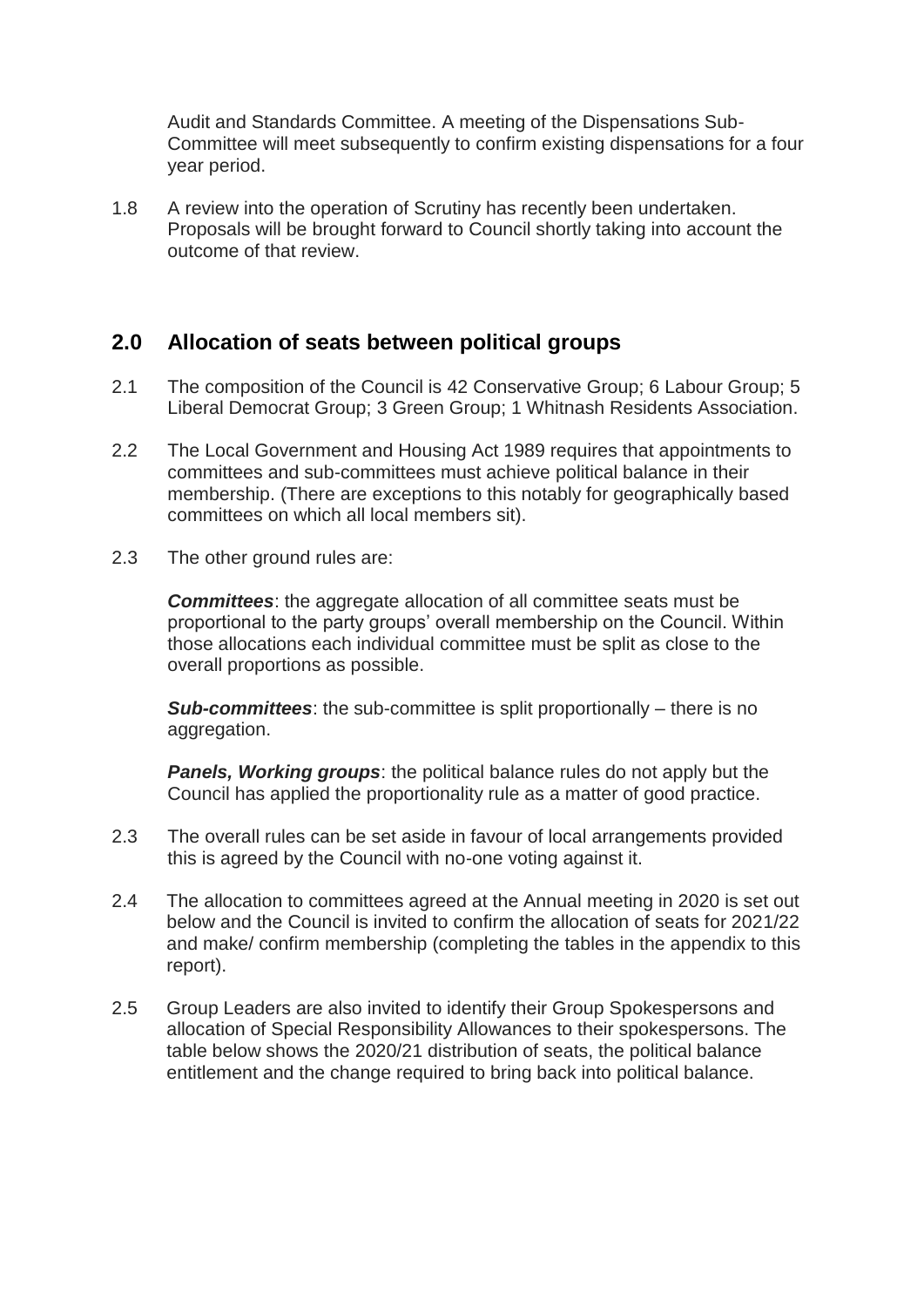| <b>Committees</b>                             | Con  | Lab  | LD.  | <b>GR</b> | <b>WRA</b> | Ind<br>Con | Ind<br>Con | Ind<br>Lab | <b>Vac</b> | Vac  | <b>Total</b> |
|-----------------------------------------------|------|------|------|-----------|------------|------------|------------|------------|------------|------|--------------|
| <b>Audit &amp; Standards Committee</b><br>(6) | 3    | и    |      |           |            |            |            |            |            |      | 6            |
| <b>Regulatory Committee (12)</b>              |      | 2    | 2    |           |            |            |            |            | и          |      | 12           |
| Staff & Pensions Committee (6)                | 4    |      |      |           |            |            |            |            |            |      | 6            |
| Adult Social Care & Health (10)               | 6    |      | 2    |           |            |            |            |            |            |      | 10           |
| Children and Young People (10)                | 6    |      |      |           |            |            |            |            |            |      | 10           |
| Communities (10)                              | 6    |      |      | 4         |            |            |            |            |            |      | 10           |
| Resources and Fire & Rescue                   | 6    | и    |      |           |            |            |            |            |            |      | 10           |
| (10)                                          |      |      |      |           |            |            |            |            |            |      |              |
| 2020 Distribution total                       | 38   | 8    | 9    | 3         |            |            |            |            |            |      | 64           |
| Change                                        | $+9$ | $-1$ | $-3$ | $\Omega$  | $\Omega$   | -1         | -1         | -1         | -1         | $-1$ |              |
| <b>Political Balance Entitlement</b><br>2021  | 47   | 7    | 6    | 3         | 1          | n/a        | n/a        | n/a        | n/a        | n/a  | 64           |

# **3.0 Appointments required to be made/confirmed by Council**

The Council is invited to confirm appointments to the committees and bodies set out in the Appendix

### 3.1 Audit and Standards Committee

The membership of the Audit and Standards Committee is comprised of 6 elected members and two co-opted (independent) members. There is currently a vacancy for one independent member. A recruitment process was commenced last year to appoint a replacement independent member but has so far been unsuccessful. The Committee is chaired by Mr John Bridgeman, one of the independent members. The Council is invited to confirm the appointment of Mr John Bridgeman as the Chair of the Committee.

### 3.2 Health and Wellbeing Board

The Health and Wellbeing Board is a committee of the Council but the rules regarding proportionality do not apply to the Board which has a mixed membership of councillor and non-councillor (including statutory officer) appointments. The membership is four county councillors which to date has included the Cabinet Portfolio Holders with responsibility for adult social care and health and for children's services plus the Leader of the Council. The Council also appoints the Chair of the Board.

The past chair of the Board was Cllr Les Caborn as the Portfolio Holder with responsibility for adult social care and health. Due to Councillor Caborn's retirement a new chair is required. The Council is invited to confirm the appointment of the Chair of the Health and Well-being Board as provided for in the Appendix.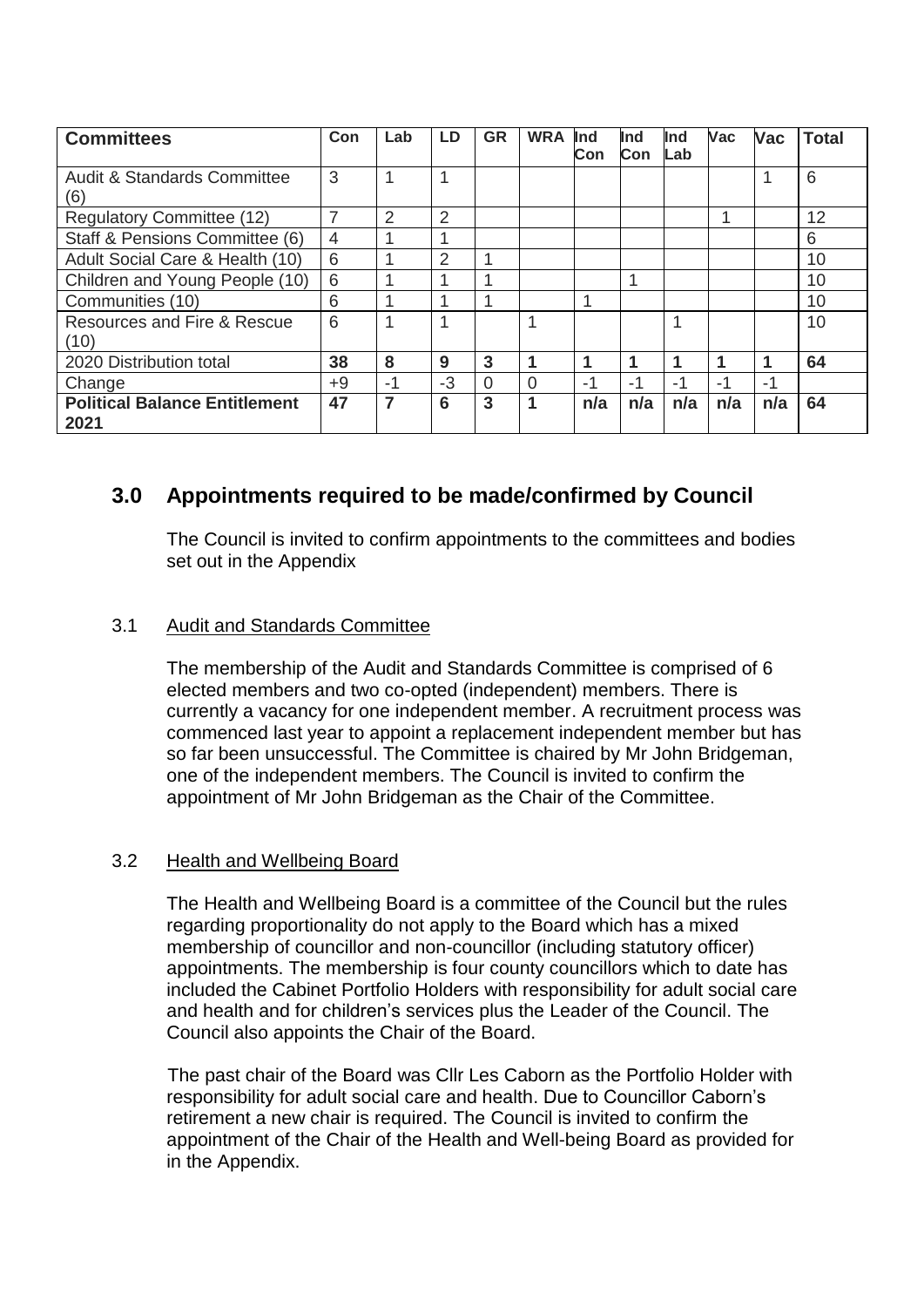Members are also asked to note and approve a change to the constitution of the County Council as regards the membership of the Board. Following the merger of the Clinical Commissioning Groups (CCGs) into a single body covering Warwickshire there will now be a single CCG representative to the Board and the Council's Constitution will be amended accordingly. The CCG will be invited to confirm its representative following the Council meeting.

#### 3.3 Coventry and Warwickshire Joint Health Overview and Scrutiny Committee

The Council on 18 July 2017 agreed to the establishment of the Coventry and Warwickshire Joint Health Overview and Scrutiny Committee. Warwickshire County Council and Coventry City Council each has five seats and appointments by each authority reflects the political balance of that authority.

Applying political balance to the Council's allocated seats for 2021/22 would result in allocation of 4 Conservative seats and 1 Labour seat

### 3.4 Corporate Parenting Panel

The Council approved a new Corporate Parenting Policy in September 2017. The membership of the Panel now includes the Cabinet Portfolio Holder with responsibility for children's services as Chair, plus five other members.

The Council is invited to confirm the membership of the Panel and the Portfolio Holder with responsibility for children's services as the Chair.

#### 3.5 Standing Advisory Council for Religious Education

This is a statutory body that advises the Cabinet on religious worship and religious education within schools. The membership includes representatives of religious denominations and teacher representatives. The County Council membership is five councillors. There is no statutory requirement for political proportionality.

#### 3.6 Warwickshire Waste Partnership

The Waste Partnership comprises five County Councillors and a councillor from each of the five District and Borough Councils. It operates under a Memorandum of Understanding and the Chair is appointed by the Partnership.

#### 3.7 Local Pension Board and Fire & Rescue Pension Board

The terms of reference for these two statutory boards specify that the tenure of membership is a rolling three year term, subject to a maximum of 9 years in total. Each has an independent Chair also appointed for a three-year term. If a member resigns during their term of office the replacement is appointed for three years. Confirmation of re-appointments is for the Scheme Manager (the County Council as the administering authority).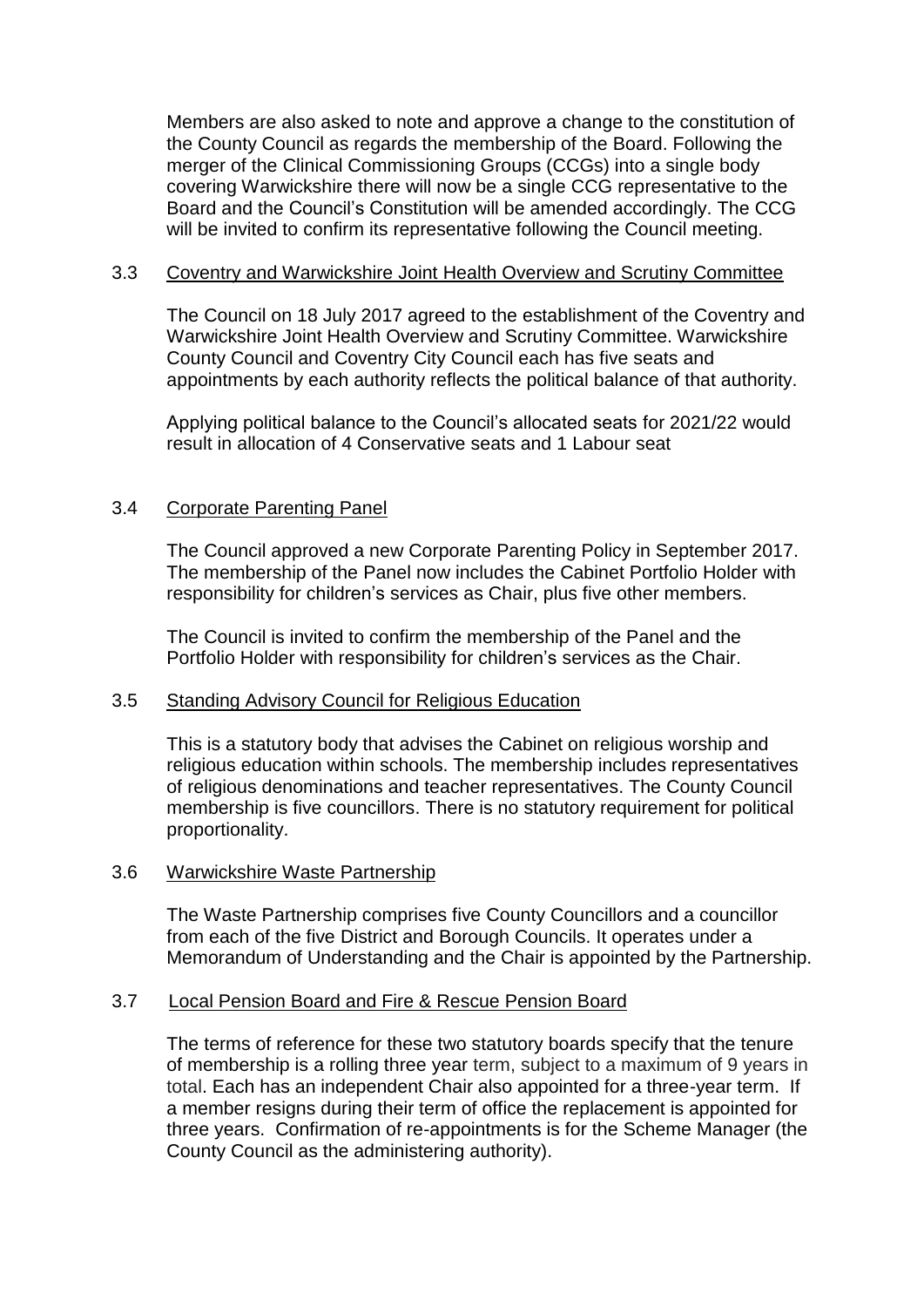The County Council is also asked to confirm that the Employer representatives on the Fire & Rescue Board should be either members or officers of the Council.

The term of office of several members is due to expire during 2021 and Council is requested to confirm the re-appointment of those board members for a period of three years to ensure the boards remain quorate

| <b>LGPS Local Pension Board</b>                                                                                                                               | End of term of office following this<br>appointment |
|---------------------------------------------------------------------------------------------------------------------------------------------------------------|-----------------------------------------------------|
| <b>Councillor Parminder Singh Birdi</b><br>(WCC Employer Rep)<br>Keith Bray (Independent Chair)<br>Keith Francis (Employer Rep)<br>Alan Kidner (Employee Rep) | May 2024                                            |
| <b>Fire &amp; Rescue Local Pension</b><br><b>Board</b>                                                                                                        | End of term of office                               |
| Sian Marsh (Employee Rep) (FBU)<br>- from July 2021                                                                                                           | <b>July 2024</b>                                    |
| Tony Morgan (Employee Rep)<br>(Retained Firefighters<br>Union) – from July 2021                                                                               | <b>July 2024</b>                                    |
| Paul Morley (Employee Rep) (fire<br>Officers Association) – from                                                                                              | <b>July 2024</b>                                    |
| <b>July 2021</b><br>Barnaby Briggs (Employers Rep) -                                                                                                          | May 2024                                            |
| May 2021                                                                                                                                                      | May 2024                                            |
| Caroline Jones (Employers Rep) -<br>May 2021                                                                                                                  |                                                     |
|                                                                                                                                                               |                                                     |

There is a vacancy for a Councillor as WCC Employer Rep on the Fire and Rescue Local Pension Board and the Local Pension Board, and Council is asked to confirm the appointments set out in the Appendix

#### 3.8 The Police and Crime Panel

Police and Crime Panels are joint committees of the principal authorities in a police area, which in Warwickshire means the County Council and the five district /borough councils.

The Chair is appointed by the Panel. The Panel at its first meeting will elect a Chair in the usual way.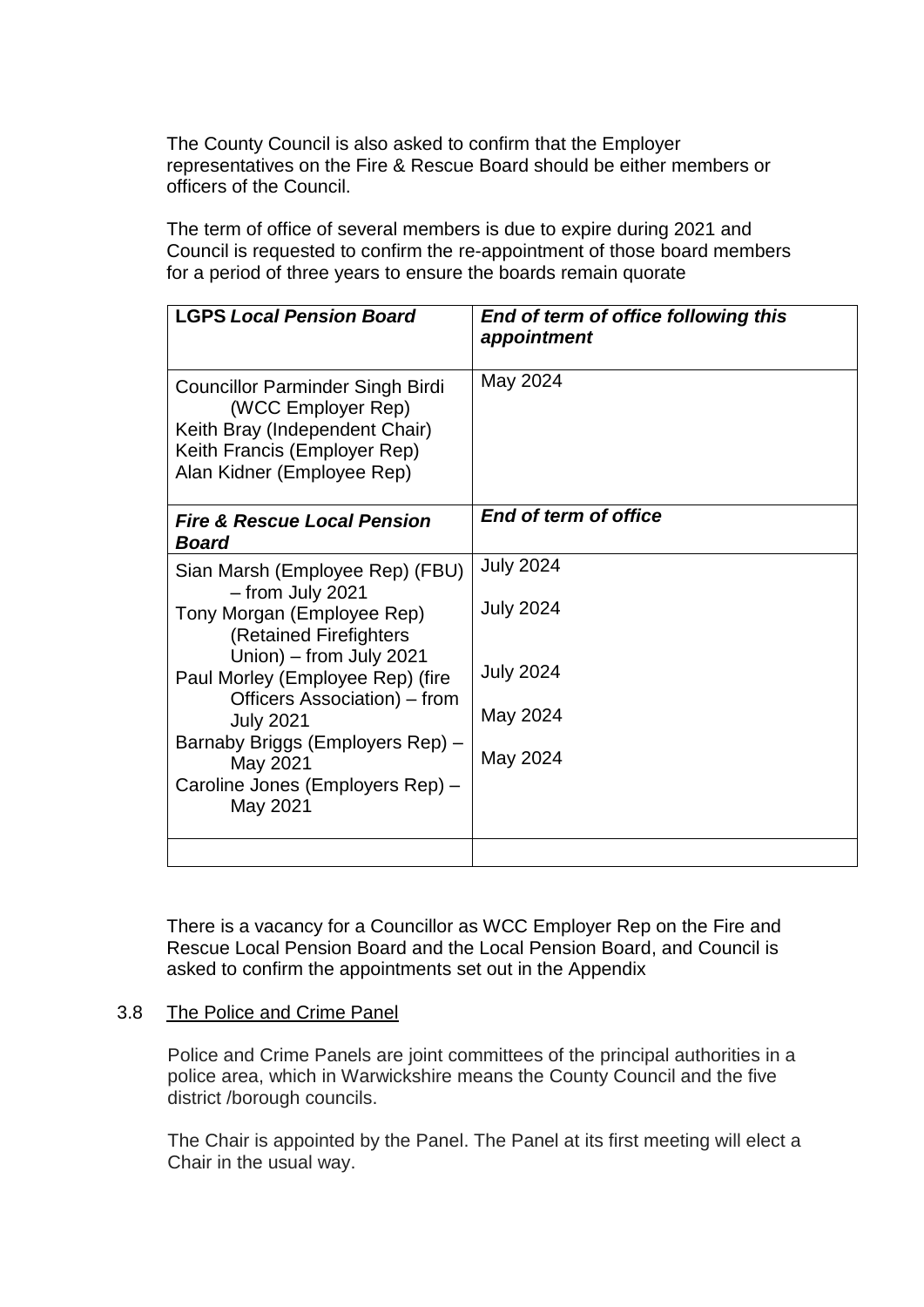The composition of the panel must meet the principle of 'fair representation'. This means that each council within the police area must have at least one member. The composition should also take account of, as far as practical of both political and geographical proportionality. This means the Councillor members, when taken together, should represent all parts of the police area and also represent the political make-up of the relevant authorities when taken together. Due to this requirement and the dates of annual meetings at the other district and borough authorities, Council is asked to delegate to the Chief Executive in consultation with the Group Leaders as she considers to be necessary confirmation of the final make up and appointments to the Panel in advance of its first meeting. The final membership will be confirmed to all Councillors once agreed.

#### 3.9 Joint Negotiating Bodies

The Council has two Joint Negotiating Bodies one for staff and one for teachers. Each has four elected members appointed, (two appointments are made by the Leader and two appointments are made by the Council).

#### 3.10 Appointment to strategic external bodies

There is also a need for Council to confirm its appointments to key strategic bodies, namely the Local Government Association, County Councils Network, Coventry and Warwickshire Local Enterprise Partnership. The Council is invited to appoint to these (see recommendation 8 in the appendix to this report).

## **4.0 Appointments to other external bodies**

There are some appointments to external bodies that are made by the Leader and which the Leader will confirm at a Leader decision making session.

## **5.0 Members Allowances Scheme**

An Independent Remuneration Panel undertook a review of the Council's Member Allowances Scheme in 2017. The Panel's report on its findings was considered at the Council meeting on 20 March 2018 and a number of changes were agreed to the Scheme.

In line with our usual 4 yearly review of the Scheme it is considered appropriate to commence a review of the Member Allowances Scheme. It is proposed that this commences with the appointment of an Independent Remuneration Panel to undertake the review with proposals finalised for consideration by Council during the financial year 2021/22.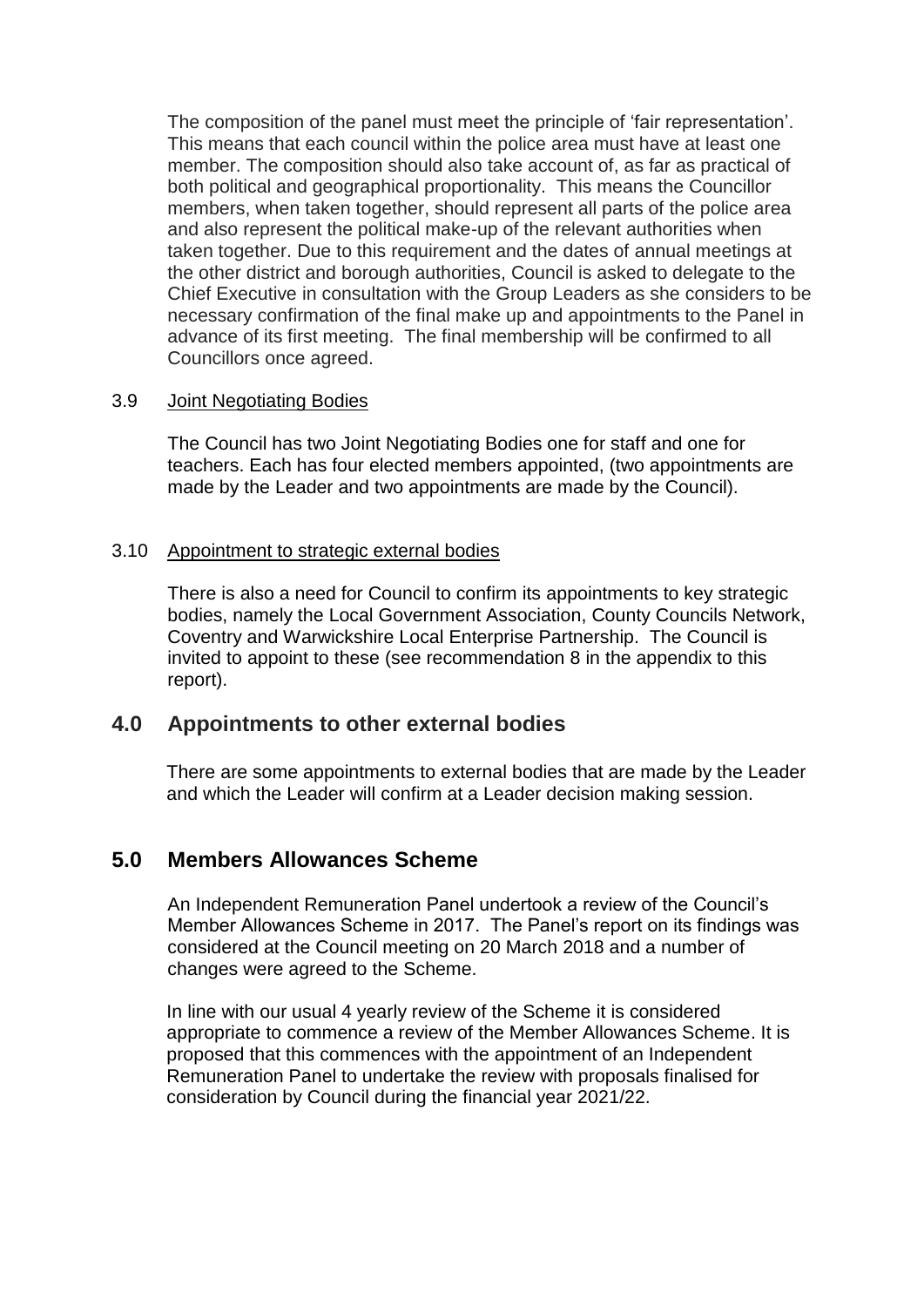# **6.0 Schemes of Delegation**

The Council's Constitution sets out the delegation of powers to member bodies. The Council is invited to confirm these as they relate to non-executive functions - except in so far as they may be inconsistent with any changes to the arrangements made for the member bodies set out above.

The Council is also invited to confirm the delegation of non-executive functions to officers as set out in the Constitution.

## **Background Information**

None

|                           | <b>Name</b>                          | <b>Contact Information</b>                                            |
|---------------------------|--------------------------------------|-----------------------------------------------------------------------|
| <b>Report Author</b>      | Nichola Vine<br><b>Paul Williams</b> | nicholavine@warwickshire.gov.uk<br>paulwilliamscl@warwickshire.gov.uk |
| <b>Assistant Director</b> |                                      | Tel. 01926 412319                                                     |
|                           | Sarah Duxbury                        |                                                                       |
|                           |                                      | sarahduxbury@warwickshire.gov.uk                                      |
| <b>Strategic Director</b> | Rob Powell                           | Tel 01926 412045                                                      |
|                           |                                      | robpowell@warwickshire.gov.uk                                         |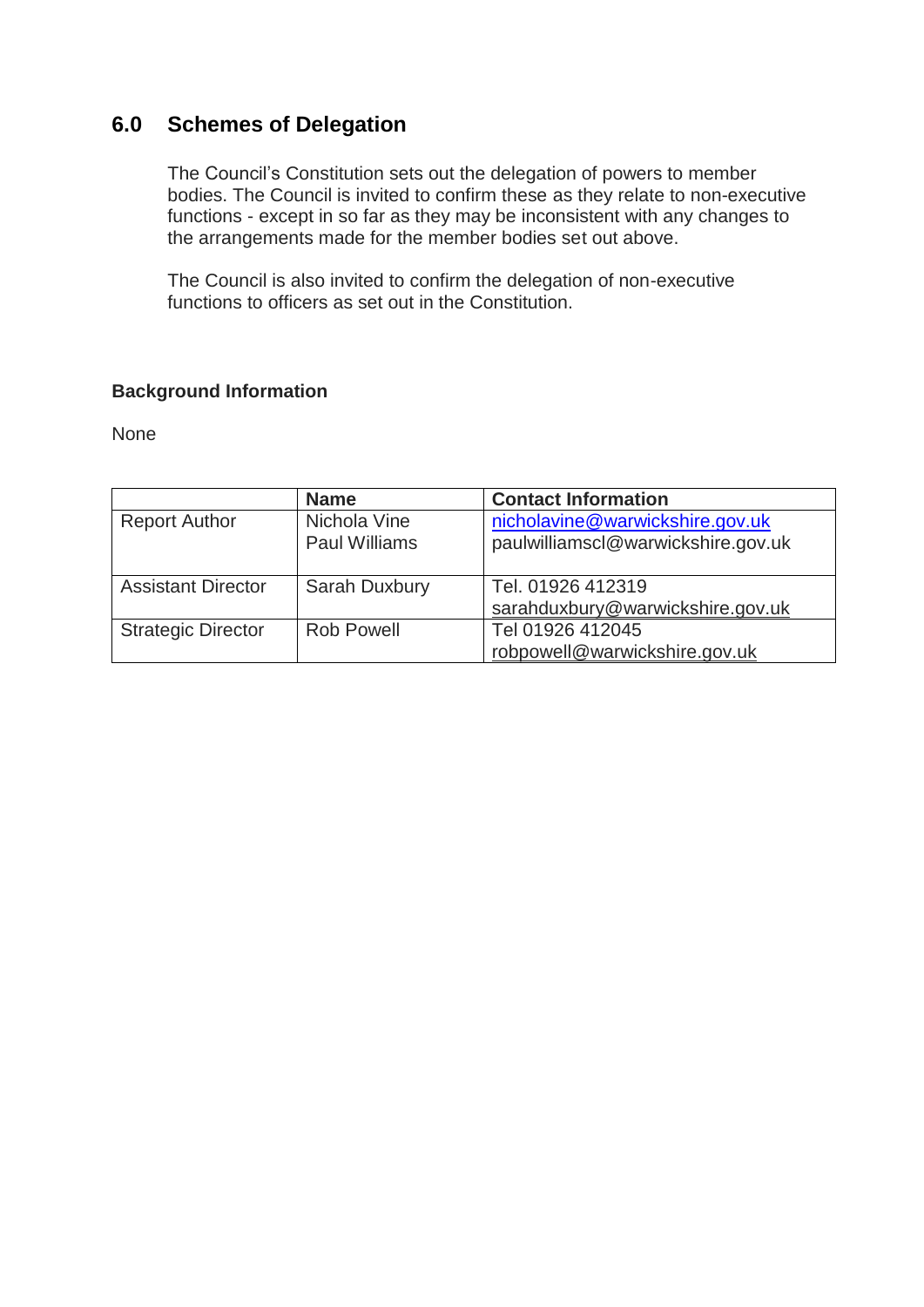### **Recommendations**

- 1. That the Council confirms the Committee structure and delegations of non-executive functions to member bodies and officers as set out in the Constitution
- 2. That the number of places on Council Committees be as follows
- 3.

| <b>Committees</b>                      |    | Lab | LD | <b>GR</b> | <b>WRA</b> | <b>Total</b> |
|----------------------------------------|----|-----|----|-----------|------------|--------------|
|                                        |    |     |    |           |            |              |
| <b>Audit &amp; Standards Committee</b> |    |     |    |           |            |              |
| 6                                      |    |     |    |           |            |              |
| <b>Regulatory Committee (12)</b>       |    |     |    |           |            |              |
| Staff & Pensions Committee (6)         |    |     |    |           |            |              |
| Adult Social Care & Health (10)        |    |     |    |           |            |              |
| Children and Young People (10)         |    |     |    |           |            |              |
| Communities (10)                       |    |     |    |           |            |              |
| Resources and Fire & Rescue            |    |     |    |           |            |              |
| (10                                    |    |     |    |           |            |              |
| <b>Political Balance Entitlement</b>   | 47 |     | 6  | 3         |            |              |
| 2021                                   |    |     |    |           |            |              |

That the Council appoints the committees and membership:

#### *Opposition Group Spokespersons are indicated for Overview and Scrutiny Committees (Sp)*

| <b>Committees</b>                                                                                    | Con | Lab | LD | Green | <b>WRA/Ind</b><br><b>Vacancy</b> | <b>Total</b> |
|------------------------------------------------------------------------------------------------------|-----|-----|----|-------|----------------------------------|--------------|
| <b>Audit &amp; Standards</b><br>Committee<br>$(6 + 2 co\text{-optees})$<br>J Bridgeman *<br>+Vacancy |     |     |    |       |                                  | 6            |
| Regulatory<br>Committee                                                                              |     |     |    |       |                                  | 12           |
| <b>Staff and Pensions</b><br>Committee                                                               |     |     |    |       |                                  | 6            |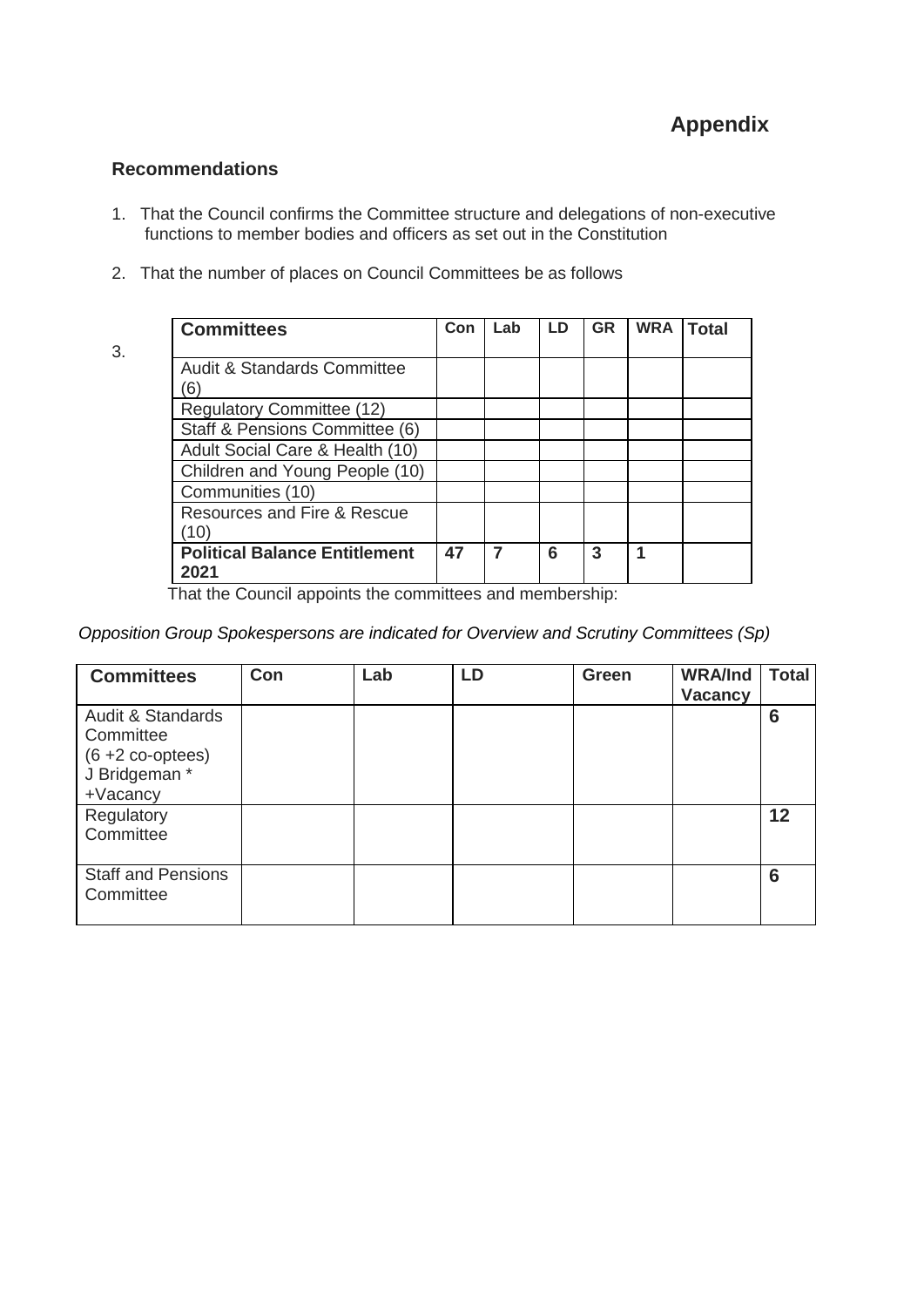| <b>Committees</b>                                                                                            | Con     | Labour | <b>Liberal</b><br><b>Democrat</b> | <b>Green</b> | <b>WRA</b> |    |
|--------------------------------------------------------------------------------------------------------------|---------|--------|-----------------------------------|--------------|------------|----|
| <b>Adult Social</b><br>Care & Health<br><b>OSC</b>                                                           |         |        |                                   |              |            | 10 |
| Children & Young<br>People OSC                                                                               |         |        |                                   |              |            | 10 |
| <b>Communities OSC</b>                                                                                       |         |        |                                   |              |            | 10 |
| Resources and<br>Fire & Rescue<br><b>OSC</b>                                                                 |         |        |                                   |              |            | 10 |
| <b>Joint Staff</b><br><b>Negotiating Body</b><br>(2)*Leader appt 2                                           | $\star$ |        |                                   |              |            |    |
| <b>Joint Teachers</b><br><b>Negotiating Body 2</b><br>*Leader appt 2                                         | $\star$ |        |                                   |              |            |    |
| Pension Fund Sub-<br>Committee<br>*appointments are<br>made by Staff and<br><b>Pensions Committee</b>        |         |        |                                   |              |            |    |
| Pool of Members to<br>sit on the<br>Appointments Sub-<br>Committees and<br>Staff Appeals Sub-<br>Committees. |         |        |                                   |              |            |    |

- 4. That John Bridgeman be confirmed as the Chair of the Audit and Standards Committee.
- 5. (a) That the Council confirms/amends membership to the following bodies:

|                                  | <b>Conservative</b> | Labour | <b>Liberal Democrat</b> |
|----------------------------------|---------------------|--------|-------------------------|
| Health and Wellbeing             |                     |        |                         |
| Board (4)                        |                     |        |                         |
| Joint Coventry &                 |                     |        |                         |
| Warwickshire Health OSC          |                     |        |                         |
| (5)                              |                     |        |                         |
| <b>Corporate Parenting</b>       |                     |        |                         |
| Panel (6)                        |                     |        |                         |
| <b>Standing Advisory Council</b> |                     |        |                         |
| on Religious Education           |                     |        |                         |
| (SACRE) (5)                      |                     |        |                         |
| <b>Warwickshire Waste</b>        |                     |        |                         |
| Partnership (5)                  |                     |        |                         |

5 (b) That [ ] is appointed as the Chair of the Health and Well-being Board;

(c) That the Council agrees an amendment to the Constitution as it applies to the Health and Wellbeing Board consequent upon the merger of the three Clinical Commissioning